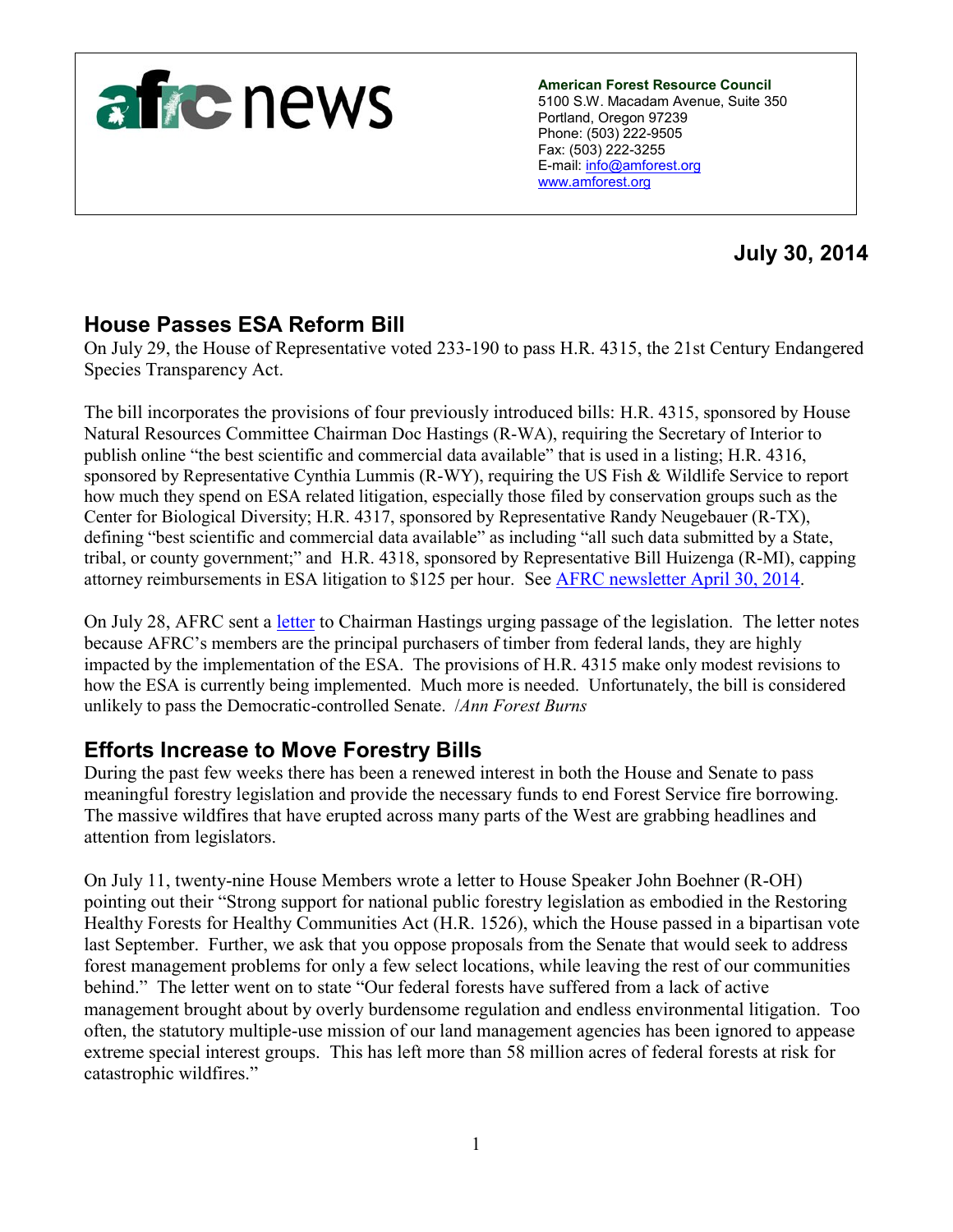Also on July 11, several Democratic members of the House filed a discharge petition in an attempt to push through a bill to allow the Obama Administration to dip into off-budget, disaster funding when wildfire fighting budgets are tapped out. "The Wildfire Funding Disaster Act," H.R. 3992, sponsored by Representatives Kurt Schrader (D-OR) and Mike Simpson (R-ID) would allow the Government to dip into disaster funds when the firefighting costs exceed 70 percent of the 10-year average budget in any given year. Senators Ron Wyden (D-OR) and Mike Crapo (R-ID) have introduced companion legislation in the Senate. If the petition gets 218 signatures, it would force the House to vote on the bill, even if Republican leaders do not want to bring it to a vote. House Democrats have failed to gain the necessary signatures on past discharge petition efforts. House Budget Committee Chairman Paul Ryan (R-WI) is opposed to the wildfire legislation because he believes it would lead to increased off-budget spending.

On July 14, Senator John McCain (R-AZ) introduced S. 2539 the ''FLAME Act Amendments Act of 2014.'' The bill, which was cosponsored by Jeff Flake (R-AZ) and John Barrasso (R-WY), is intended to offer an alternative to the Wildfire Funding Disaster Act. The McCain bill requires the Forest Service and Department of Interior to budget for 100 percent of their suppression costs using the most accurate budget forecast model available rather than the 10-year average. The bill also prohibits the agencies from raiding non-wildfire accounts to pay for wildfires, or fire-borrowing. The legislation would require greater investment in hazardous fuel reduction and forest restoration programs as a condition of accessing emergency disaster funding should suppression spending exceed the budget amount. To promote this treatment S. 2539 also includes, S. 1966 the Barrasso forest management reform bill, which calls for mechanical harvest on 7.5 million acres over a 15 year period.

On July 15, the Senate Energy and Natural Resources Committee held a hearing on "Wildfire Preparedness and the Forest Service 2015 Fiscal Year Budget." A main topic of discussion was the difference between the various bills on how to fund wildland firefighting in years when the costs have exceeded the budgets, and how the agency can get away from borrowing from other programs to fund wildland firefighting. Committee Ranking Member Lisa Murkowski (R-AK) focused on the need to restore forest health through increased management.

The Obama Administration favors S. 1875, the Wildfire Funding Disaster Act, sponsored by Senators Wyden and Crapo, but have not addressed the growing calls for reforms to speed up forest management projects to treat the underlying cause of increased wildfire severity and expenses. The McCain-Barrasso-Flake bill makes that connection by tying increased fire suppression funding to proactive forest management intended to treat the underlying illness, rather than one symptom of it.

Both Chairwoman Mary Landrieu (D-LA) and Senator McCain agreed that fire borrowing is having a negative impact on timber sales and projects on the National Forests. The Kisatchie National Forest in Louisiana had one proposed 2013 timber sale delayed due to fire borrowing and in Arizona only 40,000 acres of a 2.4 million acre stewardship project target has been thinned. */Tom Partin*

#### **Interior Appropriations Marked-up**

On July 15*,* the House Appropriations Committee passed the FY15 Interior-Environment Appropriations Bill. The overall funding level is 1% less than the President's budget request and .5% higher than the FY14 enacted level. The Forest Products line item is \$339.13 million (same as FY14) but the hazardous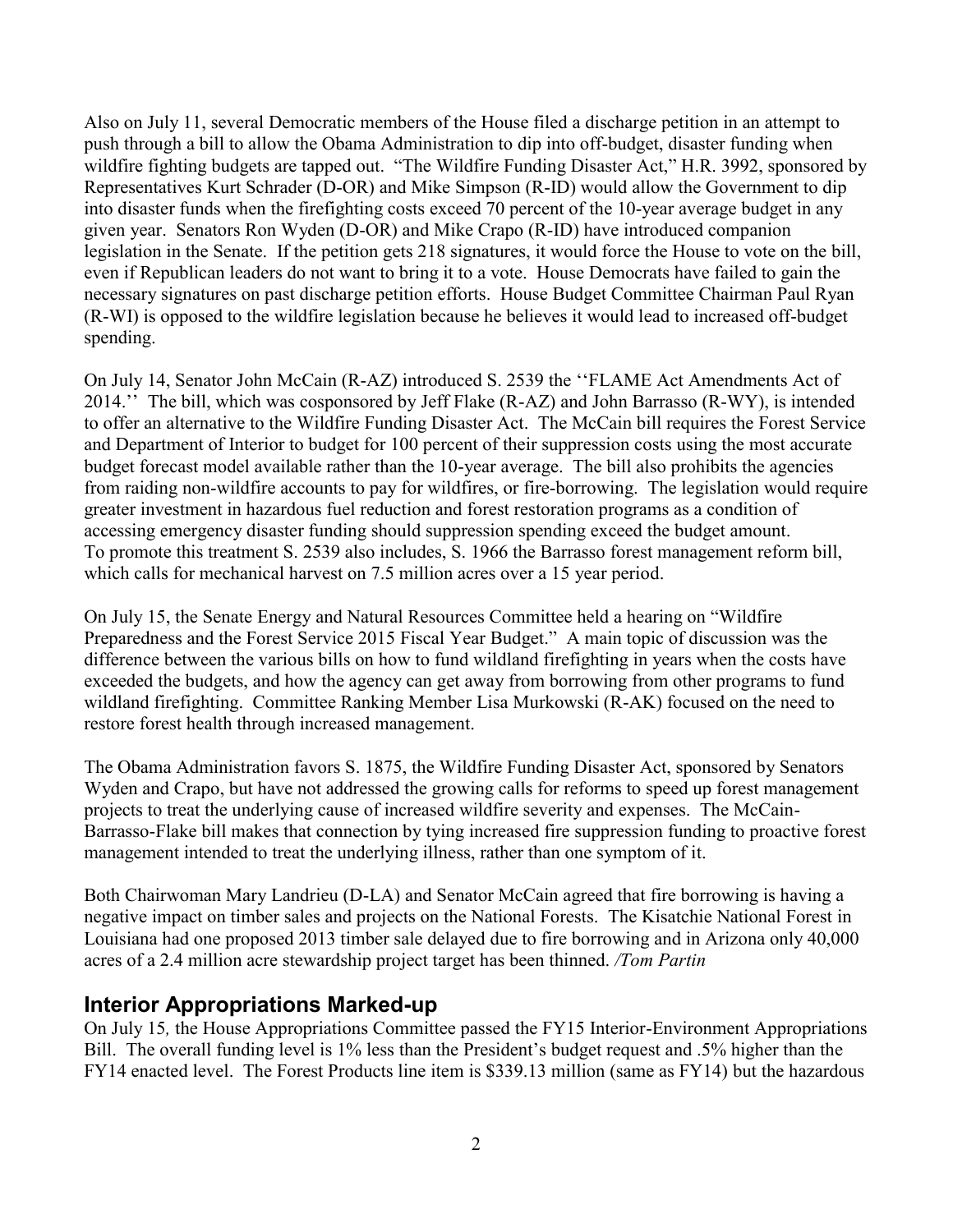fuels program was increased by \$75 million, which should help in planning fuel reduction projects. The budget request assumes a 3.1 billion board feet target, up from prior years.

The Integrated Resource Restoration consolidated funding pilots would not be expanded beyond Regions 1, 3, and 4, as again proposed by the Administration. The Collaborative Forest Landscape Restoration program would remain at \$40 million, rather than the \$60 million included in the President's budget.

Wildfire suppression and preparedness funding for both the Forest Service and BLM now totals a whopping \$4.088 billion with the Forest Service's portion being \$2.88 billion. This is an overall increase of \$149 million for both agencies above FY14 levels. In addition to this increase, the Committee included \$470 million to cover expected fire borrowing for the remainder of this fire year. As mentioned above several ideas are on the table for a permanent solution to wildfire funding. President Obama has also requested over \$600 million in emergency supplemental spending to cover likely shortfalls this year. The House and Senate are considering the broader supplemental request, which includes funding for the crisis along the southern border. */Tom Partin*

### **Wildfires Rage in the NW**

Eastern Oregon and Washington have been ground zero for wildfires this year. In Oregon, the Two Bulls Fire began on June 7 and marked an early start to the fire season. The fire was approximately 10 miles northwest of Bend and burned in a mix of Deschutes National Forest land and Oregon Department of Forestry protected private lands. The wind and terrain-driven fire prompted immediate evacuations in areas west of Bend, as well as additional threats/evacuation notices. Evacuations and the threats to structures were downgraded within a few days, with the Oregon State Fire Marshal's Office Incident Management Team Green demobilized on June 10.

The Bryant Fire began on June 19 and is burning on the Oregon Department of Forestry's Klamath-Lake District six miles south of Bonanza. The Moccasin fire north of Klamath Falls has burned over 2,500 acres and numerous homes and structures.

There are a number of large ongoing fires that were started by lightning storms. Below is a table showing the fires and acres burned. Total burned acreage already exceeds 600,000 acres.

| Fire                   | Agency                                                     | Acres  |
|------------------------|------------------------------------------------------------|--------|
| Ochoco Complex         | <b>Ochoco National Forest</b>                              | 6,333  |
| Logging Unit Fires     | Confederated Tribes of Warm Springs/Warm<br>Springs Agency | 10,302 |
| Sunflower Fire         | Umatilla National Forest                                   | 7,146  |
| Pine Creek             | <b>Deschutes National Forest</b>                           | 30,245 |
| Waterman Complex       | Central Oregon District                                    | 12,520 |
| Bridge 99 Complex      | <b>Deschutes National Forest</b>                           | 5,915  |
| Donnybrook             | <b>Deschutes National Forest</b>                           | 22,763 |
| <b>Black Rock Fire</b> | <b>Deschutes National Forest</b>                           | 35,731 |
| Pittsburg Fire         | Wallowa - Whitman National Forest                          | 8,000  |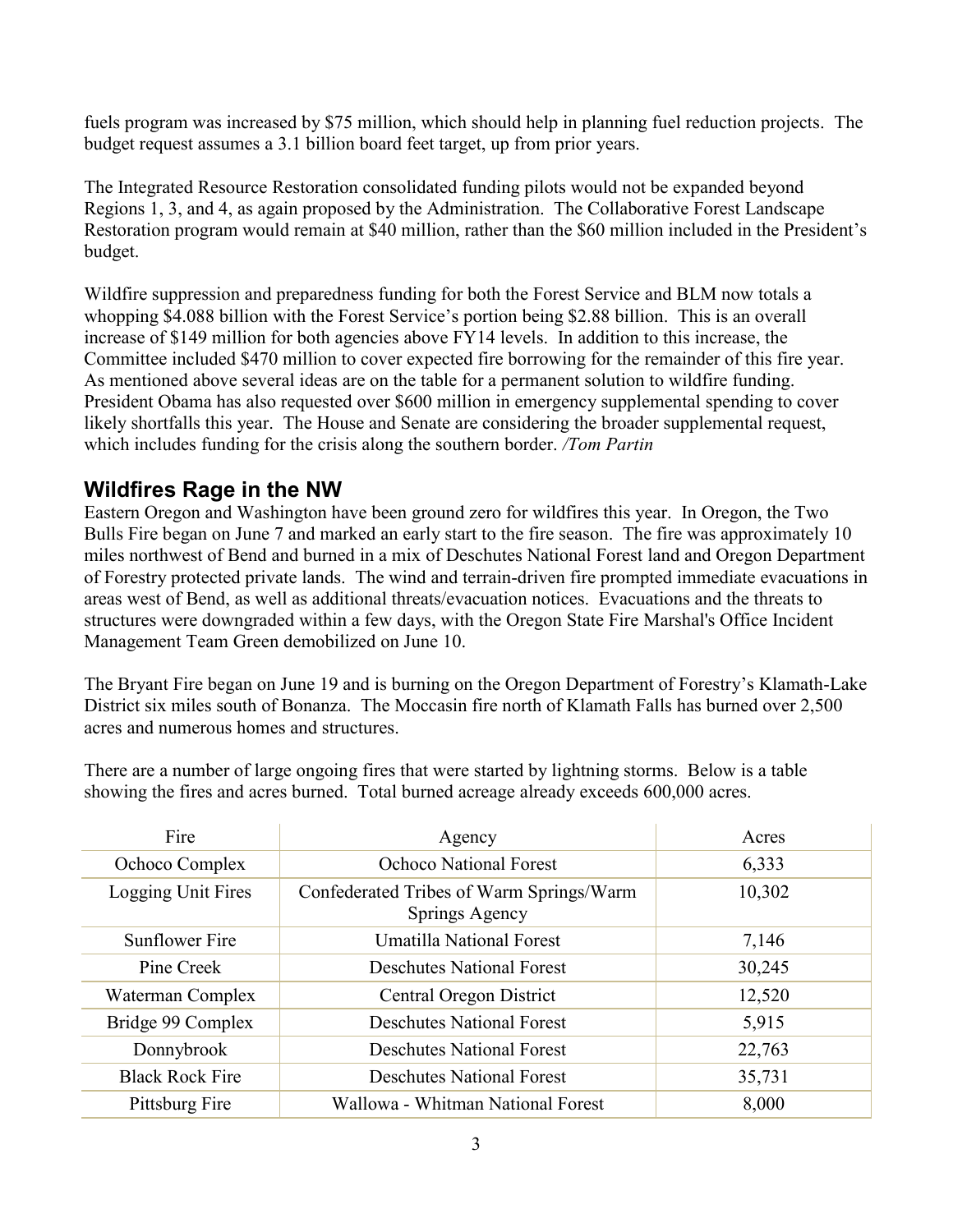| <b>Bingham Complex</b>    | Willamette National Forest                                 | 452     |
|---------------------------|------------------------------------------------------------|---------|
| <b>Shaniko Butte Fire</b> | Confederated Tribes of Warm Springs/Warm<br>Springs Agency | 42,500  |
| <b>Buzzard Complex</b>    | <b>Burns District</b>                                      | 395,747 |
| Hurricane Creek Fire      | Wallowa - Whitman National Forest                          | 645     |
| Jack Knife Fire           | <b>Deschutes National Forest</b>                           | 13,263  |
| Gumboot                   | <b>Burns District</b>                                      | 4,420   |
| <b>White River Fire</b>   | Central Oregon District                                    | 652     |
| Moccasin Hill Fire        | Klamath-Lake District                                      | 2,535   |
| <b>Bryant Fire</b>        | Klamath-Lake District                                      | 1,361   |
| Two Bulls Fire            | Central Oregon District                                    | 6,908   |

#### *Washington Fires*

As of July 23, over 325,000 acres have burned in Washington. The Carlton Complex fire is the largest and has consumed over 240,000 acres including 150 commercial and residential structures. As of July 22, the fire was 2% contained and was expected to grow 15 miles further to the south. There are over 1,600 personnel assigned to the fire that are managed by a Type 2 management team.

The Carlton Complex consists of four fires, Golden Hike, Stokes, Cougar Creek, and French Creek. Portions of the South Summit Project on the Methow Ranger District have burned and the Benzer timber sale has been canceled. The Forest Service will make a decision on how to proceed with the use of smaller CEs so logging projects can take place during this winter. The projected volume in the South Summit project area was 11-15 mmbf.

Other active fires burning in unroaded or grass/brush areas in Washington include:

- The North Cascades National Park Complex 1,700 acres
- The Chiwaukum Complex on the Okanogan/Wenatchee National Forest over 11,000 acres.
- The Mills Canyon fire on the Okanogan/Wenatchee over 22,000 acres.
- An unnamed fire east of Tonasket on the Okanogan/Wenatchee over 1,000 acres.

Despite all the discussion about wildfire spending and various legislation options being offered one thing is certain; fires are and will continue to burn in the West. The fires have been burning in a mix of fuel types and across a variety of landowners and in many cases it is still too early to fully assess the impact these fires have had on the forests they burned through. As the smoke clears, foresters will have the opportunity to survey the damage and begin planning the appropriate responses including potential salvage operations. In the case of DNR, they will evaluate impacts to trust lands in the footprint of the Carlton Complex.

With the majority of the fire season still ahead we can only hope that the weather moderates in the next few weeks and the accelerated forest restoration efforts continue to help reduce fire risk.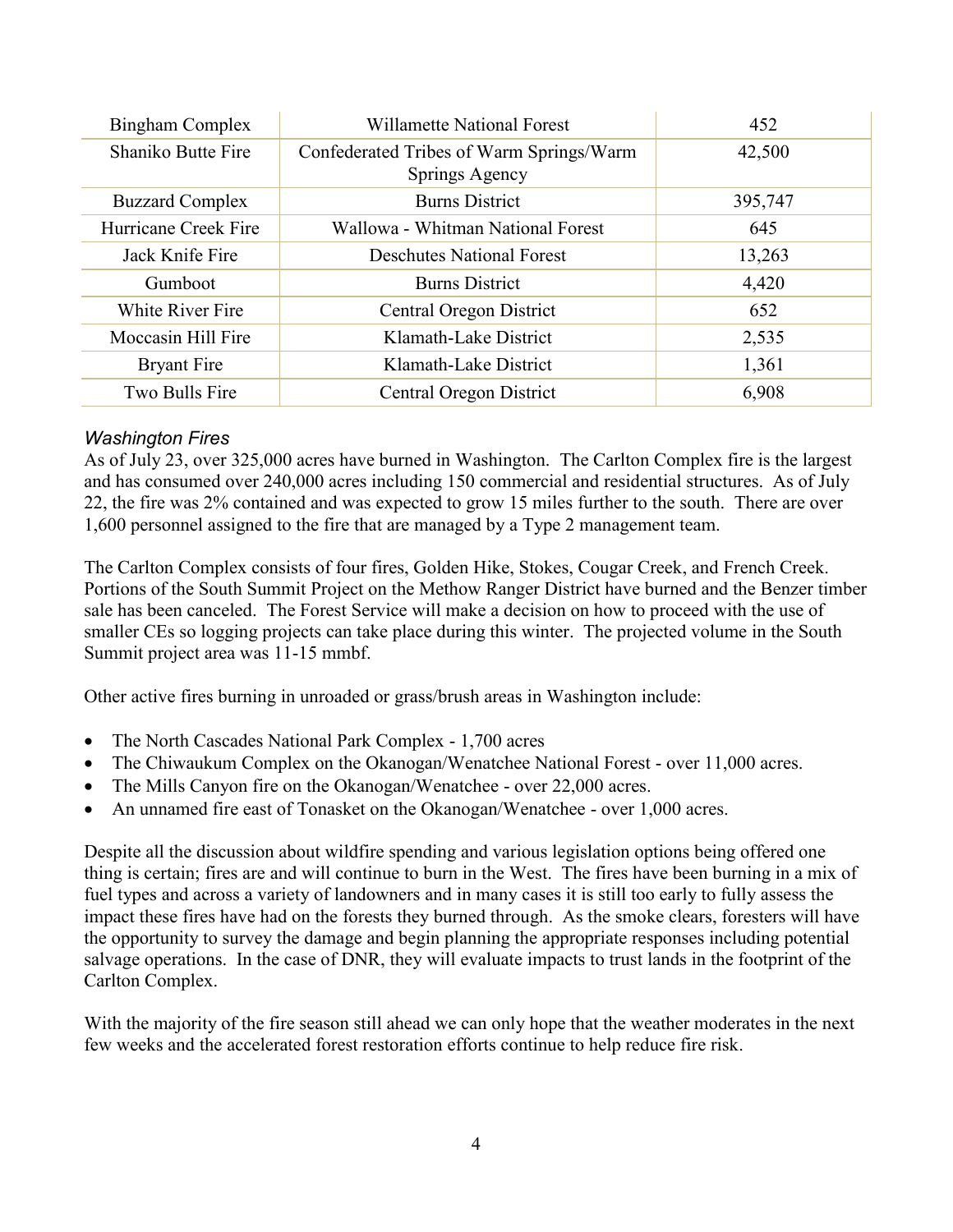In the meantime, we wish the firefighters continued success and safe operations and our thoughts and prayers are with the many residents who have lost homes or have been impacted in other ways by the fires. */Irene Jerome, Matt Comisky and Maurice Williamson*

## **FS Inexplicable K-V Policy**

Forest Service Chief Tom Tidwell has emphasized that the goal of the Forest Service "...is to restore healthy, resilient ecosystems..." He has also stated that "...the need is urgent, and we are going to have to pick up the pace. On the national forests and grasslands alone, somewhere between 65 and 82 million acres are in need of restoration." "At the same time, our budgets are flat or declining, so we need to become more efficient; we also need to find ways to leverage our scarce resources." Given this, AFRC, the national Federal Timber Purchasers Committee (FTPC), and Federal Forest Resource Coalition are puzzled as to why the Chief has established a policy that is completely counter to these goals.

The Knutson-Vandenberg Act of 1930 (K-V Act) was the original tool created to do what is now being called "restoration" of our national forests. In 2005, Congress amended the K-V Act to allow the Forest Service to utilize receipts generated from the sale of timber to pay for "watershed restoration, wildlife habitat improvement, control of insects, disease and noxious weeds, community protection activities, and the maintenance of forest roads, within the Forest Service region in which the timber sale occurred." Prior to this amendment, receipts generated from timber sales could only be utilized for projects located within the local confines of where the timber was being harvested (sale area boundary). The 2005 authority to utilize receipts for projects outside of the sale area boundary gave the Forest Service the means to greatly expand and expedite its restoration efforts.

Inexplicably, Chief Tidwell's official policy is to *not* utilize the authority Congress granted the Forest Service in 2005 and to prohibit field offices from collecting receipts for restoration projects outside of the timber sale area boundary. This policy is clearly counter to Congressional intent and is hindering field offices from being able to increase their restoration efforts. When we informally asked for an explanation for this policy we were told that the Forest Service wants to give preference to stewardship contracts to fund restoration efforts. While stewardship contracts are an appropriate avenue to carry out restoration activities in some regions, timber sale contracts still generate the greatest revenues and therefore represent a huge lost opportunity for the Forest Service to increase the pace and scale of its restoration efforts.

The reality is that the Forest Service is only selling about 30% of its program using stewardship contracts. When the permanent authority to use stewardship contracts was granted in the recently passed Farm Bill, the Managers made it very clear that this percentage should not increase dramatically. "The Managers do not intend for Stewardship Contracting to replace, diminish, or adversely impact the U.S. Forest Service's timber sales program."

Since regular timber sales will continue to be used, the Chief's policy of not implementing the K-V authority is robbing the agencies of an opportunity to increase the pace and scale of its restoration efforts. Regular timber sales generate hundreds of millions of dollars that could be used towards restoration efforts but are not because of the Chief's policy.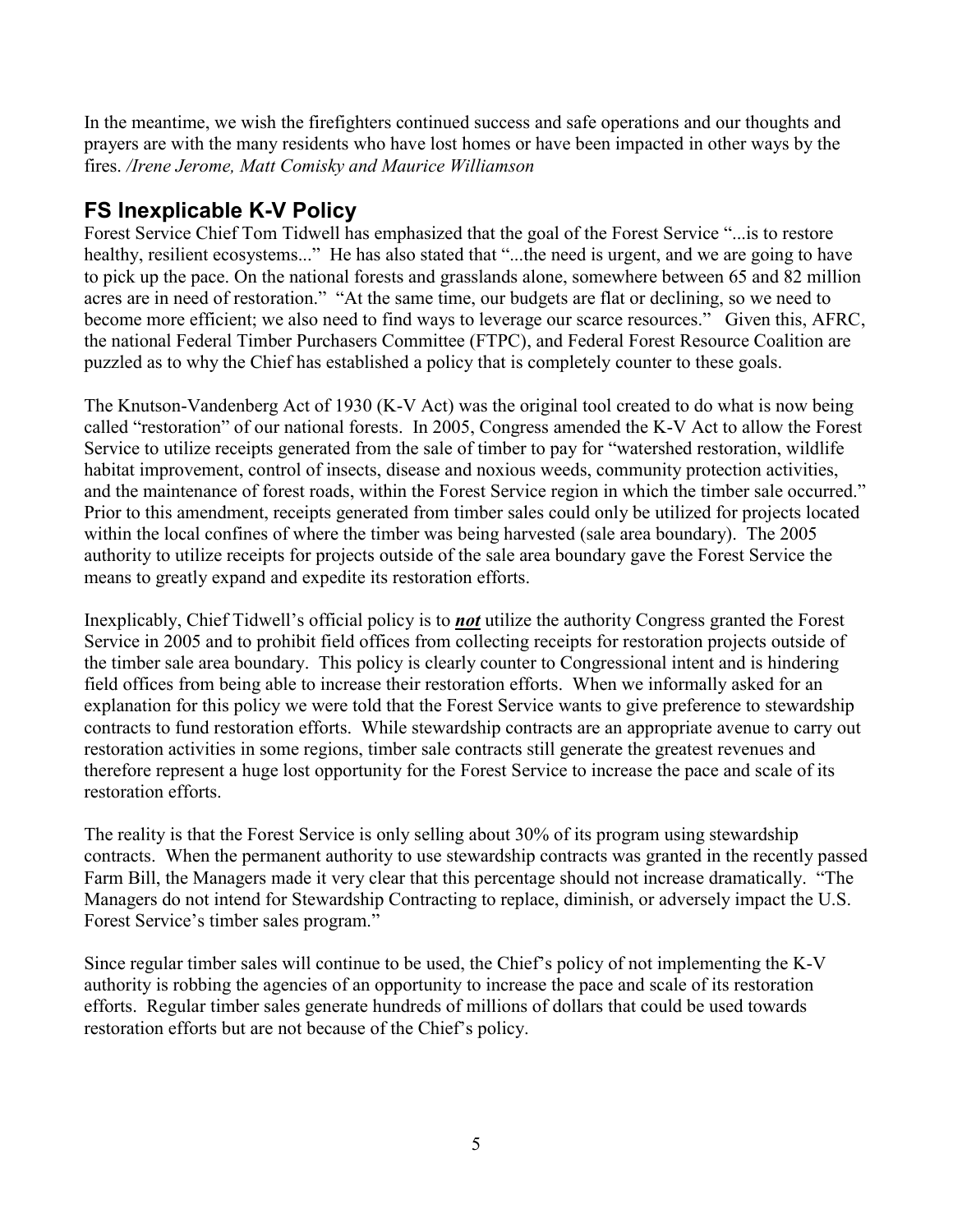In February, FTPC sent a letter to the Chief asking him to reverse this counterproductive policy. On June 20, FTPC finally received an answer from the Deputy Chief which just reiterated the Chief's policy. FTPC responded by requesting an explanation as to why the Chief has adopted a policy that is counter to his goals of ecosystem restoration and counter to the intent of Congress when it made the change to the K-V Act in 2005 and gave permanent stewardship authority in the Farm Bill. */Ross Mickey*

### **A Shift in Direction**

On July 1, during a regularly scheduled meeting, the Washington Board of Natural Resources (BNR) shifted the path DNR staff and the Board had been on for the planning efforts related to the Sustainable Harvest Calculation (SHC). The initial path was expected to result in a new SHC number for Fiscal Years 2015 to 2024, to be adopted in June, 2014.

The 2004 Sustainable Harvest Calculation which set the harvest volume target for the planning decade of Fiscal Years 2005 to 2014 was adopted under [Board Resolution 1134.](http://www.dnr.wa.gov/Publications/lm_sh_bnr1134.pdf) This resolution set the annual harvest target at 597 million board feet per year. In 2007 the SHC number was adjusted in [Resolution](http://www.dnr.wa.gov/Publications/lm_sh_bnr1239.pdf)  [1239](http://www.dnr.wa.gov/Publications/lm_sh_bnr1239.pdf) to 5.5 billion board feet for the planning decade or 550 mmbf per year. This adjustment was due to impacts from the 2006 implementation of the HCP Riparian Forest Restoration Strategy and the "2006 Settlement Agreement" over litigation of the 2004 SHC EIS. In each case the Resolutions were set to expire on June 30, 2014, the end of the planning decade.

Unlike the 2004 Calculation there were no plans to make any policy or significant changes to the planning process other than those in the original 2004 calculation and the 2007 updated number. It was anticipated with this streamlined approach, staff and the Board would only need four to five months to act on a resolution to adopt the next decade's number. This is in contrast to the 2004 process which began in 2000 and was adopted at the September 7, 2004 Board meeting. The [first presentation](http://www.dnr.wa.gov/Publications/em_bc_bnr_022014SHC_presentation.pdf) to the BNR for the new SHC number occurred at the February 2014 meeting. Additional presentations have occurred at the [March,](http://www.dnr.wa.gov/Publications/em_bc_bnr_sustainableharvestcalucation03042014_presentation.pdf) [April,](http://www.dnr.wa.gov/Publications/em_bc_bnr_shc_april2014_presentation.pdf) [May,](http://www.dnr.wa.gov/Publications/em_bc_bnr_shc_presentation.pdf) [June,](http://www.dnr.wa.gov/Publications/em_bc_bnr_shc_presentation062014.pdf) and [July](http://www.dnr.wa.gov/Publications/em_bc_bnr_shc_presentation072014.pdf) meetings. Over the last several months it has become evident that even without policy changes, this is a very complex and challenging planning process.

A few of the issues contributing to the challenge are the significant arrearage volume [\(see June 27, 2014](http://www.amforest.org/images/pdfs/AFRC_Newsletter_6-27-14.pdf)  [newsletter\)](http://www.amforest.org/images/pdfs/AFRC_Newsletter_6-27-14.pdf), underperformance in Riparian Restoration Strategy volume, and potential impacts from the Marbled Murrelet Long Term Conservation Strategy (LTCS). In light of these and other issues and the evident complexities, the Board, without taking action, recommended to staff a new path was in order.

This recommendation was based on comments offered by Acting Dean Mittelhammer (WSU representative) and echoed by other members of the Board. Dr. Mittelhammer suggested several issues went into his thoughts about how a "near term" decision on the SHC was not feasible. Additionally he provided several suggestions for the BNR and DNR to consider: develop a full new EIS for the SHC; complete the Marbled Murrelet LTCS in parallel with the SHC; provide ample and multiple opportunities for public comment and engagement; take more time to look closely at the model and the modeling assumptions; allow more time for the BNR to gain more detailed understanding of the Forest Management policies it works under; and convene an Advisory Board for the SHC process.

Commissioner Lee Grose (timber counties representative) expressed his concern and the importance for DNR to maintain its fiduciary obligation to the trust beneficiaries as staff works in this new direction.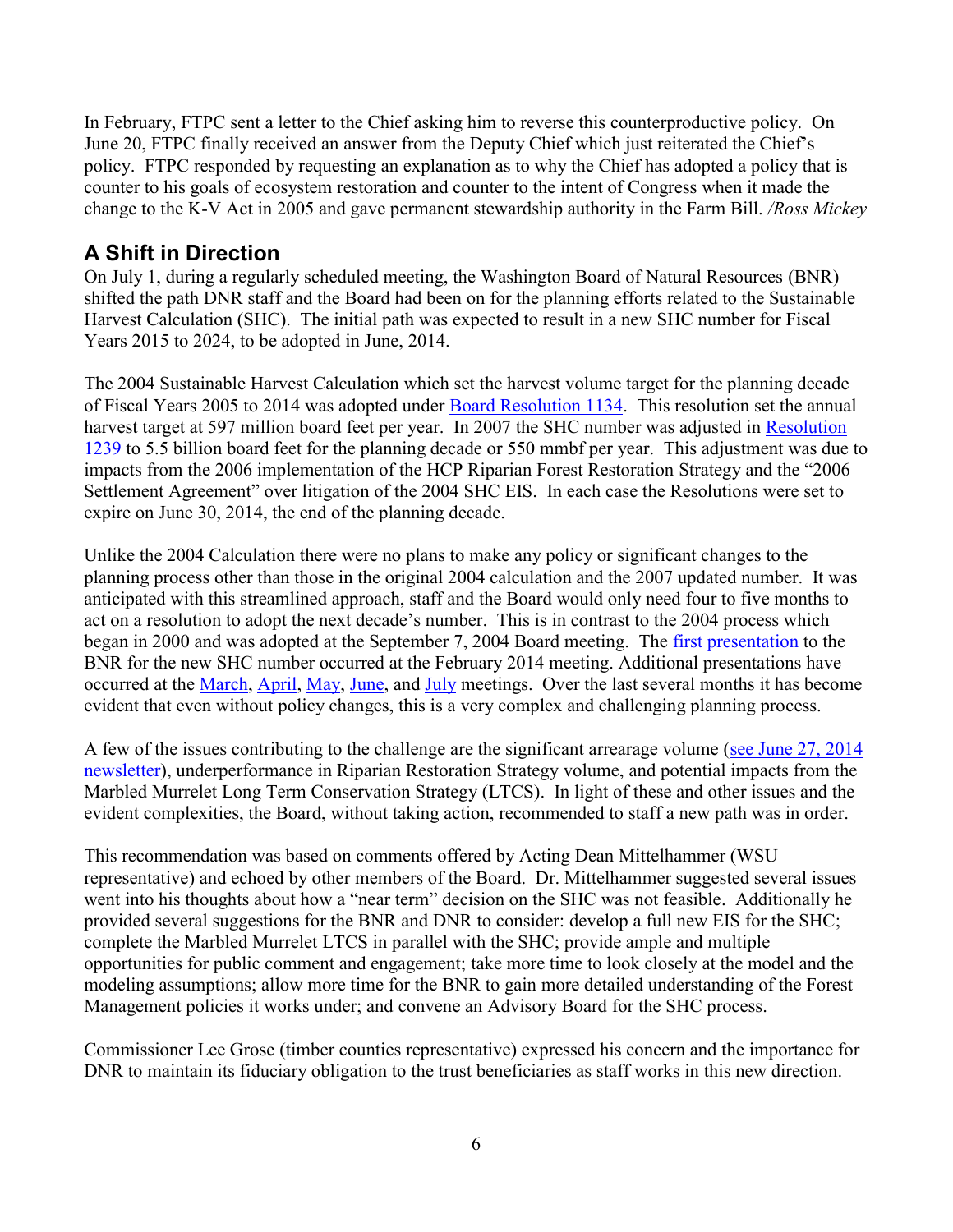Staff acknowledged his concerns and explained that [statutes](http://apps.leg.wa.gov/rcw/default.aspx?cite=79.10.310) state there should not be any curtailment or cessation in the sale program.

DNR staff is currently evaluating this new path and developing a new timeline and work plan to coincide with the Boards wishes. AFRC anticipates an update to the process and timeline to be presented at the September BNR meeting. /*Matt Comisky*

# **Forest Service Water Quality Directives**

AFRC and 17 other associations submitted [joint comments](http://www.amforest.org/images/pdfs/FS_BMP_Directives_Comments_by_Natural_Resource_Users_Coalition_07-07-14.pdf) on the Forest Service's proposed national Best Management Practices (BMPs) for control of nonpoint source water pollution. (See [AFRC](http://www.amforest.org/images/pdfs/AFRC_Newsletter_5-19-14.pdf)  [Newsletter May 19, 2014.](http://www.amforest.org/images/pdfs/AFRC_Newsletter_5-19-14.pdf)) The comments note both the opportunity for improvements in how National Forest System lands are managed and the potential for another layer of regulation to frustrate the sustainable productive use of national forest resources. They conclude by urging the agency to give considerable thought to whether this is the best approach to the issue.

On July 22, the Forest Service [reopened the comment period](http://www.gpo.gov/fdsys/pkg/FR-2014-07-22/pdf/2014-17163.pdf) for the BMP proposal for an additional 30 days. The deadline is now August 21, so comments from concerned parties would still be timely.

The agency has posted a [notice of a second webinar](http://www.fs.fed.us/geology/groundwater.html) on the groundwater directives published May 9, concurrently with the national BMP proposal. The webinar is scheduled for:

August 5 from 3:00-5:00 p.m. EDT (12:00 noon-2:00 p.m. PDT). Registration information has not been posted as of the date of this publication.

Comments on a concurrent proposal to amend its Watershed and Air Management directives to establish direction for management of groundwater resources on National Forest System lands, also discussed in AFRC's May 19 newsletter, currently remain due August 4. However, the agency is expected to extend that deadline, as well.

Reviewers are criticizing the groundwater directives as exceeding the Forest Service's legal interests and regulatory authority. /*Ann Forest Burns*

# **BLM Project Update**

The Bureau of Land Management is continuing to propose regeneration harvests on their O&C lands throughout western Oregon; particularly on the Salem and Roseburg Districts.

The Roseburg District completed analysis on a project that proposes regeneration harvest on 334 acres east of Myrtle Creek in stands ranging from 60-125 years old. These units will be included in sales over the next two years. They are also in the process of analyzing approximately 2,000 acres of regeneration harvest in units across both Resource Areas. Stands being considered range from previously thinned units in the 60 year old age class to mature natural stands in the 120 year old age class. Roseburg is continuing to consider using the "Norm & Jerry" variable retention harvest approach on some stands while adhering to their RMP prescription on others.

The Salem District is currently analyzing approximately 600 acres of regeneration harvest in stands ranging from 60-100 years old. Units are located in checkerboard ownership in North Linn County and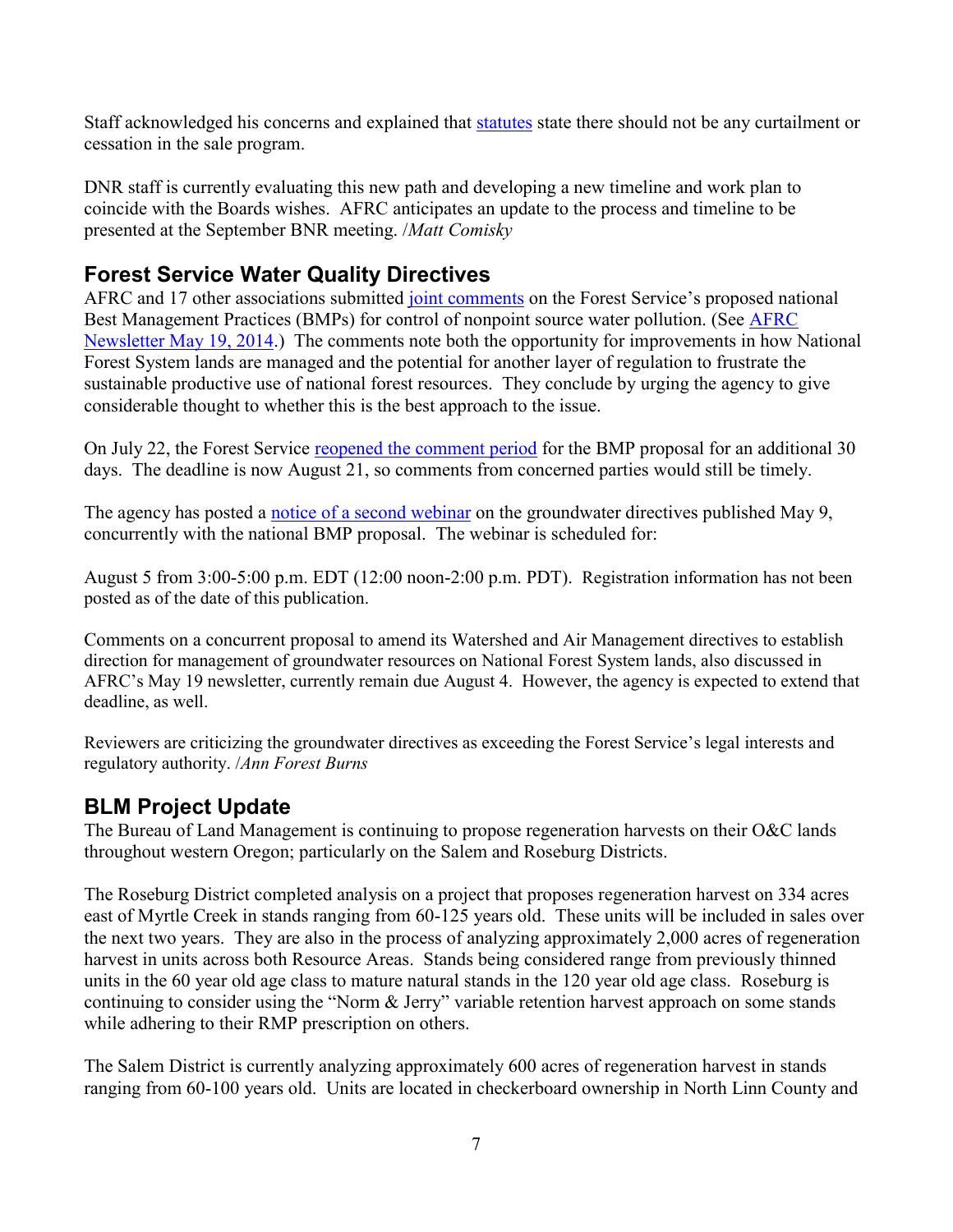Scappoose. All treatments will be consistent with their RMP guidance for regeneration harvest. The other three districts are also pursing regeneration treatments on smaller scales. */Andy Geissler*

## **Western Governors on ESA**

On July 1, Western Governors' Association (WGA) Chairman John Hickenlooper (D-CC) and Vice Chairman Brian Sandoval (R-NV) sent a letter to House Speaker John Boehner stating "Western Governors are encouraged that the House of Representatives is addressing the critical issue of Endangered Species Act reform, as evidenced by the recent approval of a package of ESA-related measures."

The letter outlines how historically Western states have been disproportionately impacted by the ESA, and there are currently a number of ESA listings that could have significant impacts on Western states and resource users. The letter also stated that "States value species conservation, but federal listing under the ESA is not always needed to achieve conservation objectives. The U.S. Fish and Wildlife Service and National Marine Fisheries Service should work with states to clearly define what level of conservation is needed to preclude the need to federally list a species."

The WGA also made two recommendations to any legislation moving forward. First, regarding Sound Science: "ESA could be strengthened through clarification of what constitutes "sound science" in the context of ESA listing decisions. Western Governors believe that, in most cases, states are the source of the best, "ground-truthed" science and expertise on the health of species within their border." Second, regarding Data Transparency: "Western Governors appreciate Congress' recognition of the importance of federal use of state fish and wildlife data, analyses and management recommendations as principal sources to inform listing determinations. We submit that public release of data provided by state agencies should be done in a manner which protects private landowner data."

The letter is timely since a decision on the potential listing of the sage grouse and other species will be taking place in the near future. The letter also comes as the outgoing Chairman of the House Natural Resources Committee, Doc Hastings (R-WA) has tried to move this limited, targeted package of reforms to the ESA. */Tom Partin*

## **Dr. Larry Irwin Retires**

Dr. Larry Irwin, the father of the NCASI Western Wildlife Program, has retired after 28 years of exemplary service to science and the industry. In 1986, NCASI agreed to carry out independent scientific inquiry on the pressing wildlife issues facing the industry in the northwest. Dr. Irwin was hired and started to build the program. At the time, the big two wildlife issues were the northern spotted owl and elk.

Instead of doing retrospective studies that try to link current conditions to things that occurred in the past, as most researchers do, Dr. Irwin constructed research to determine real cause and effect relationships. For example, what are the effects of forest thinning on spotted owls? Most researchers try to look at thinned stands and recreate what it was like before. Dr. Irwin didn't take this easy approach, instead he set up controls and replicates collecting before and after thinning data to try to find real effects rather than speculative ones.